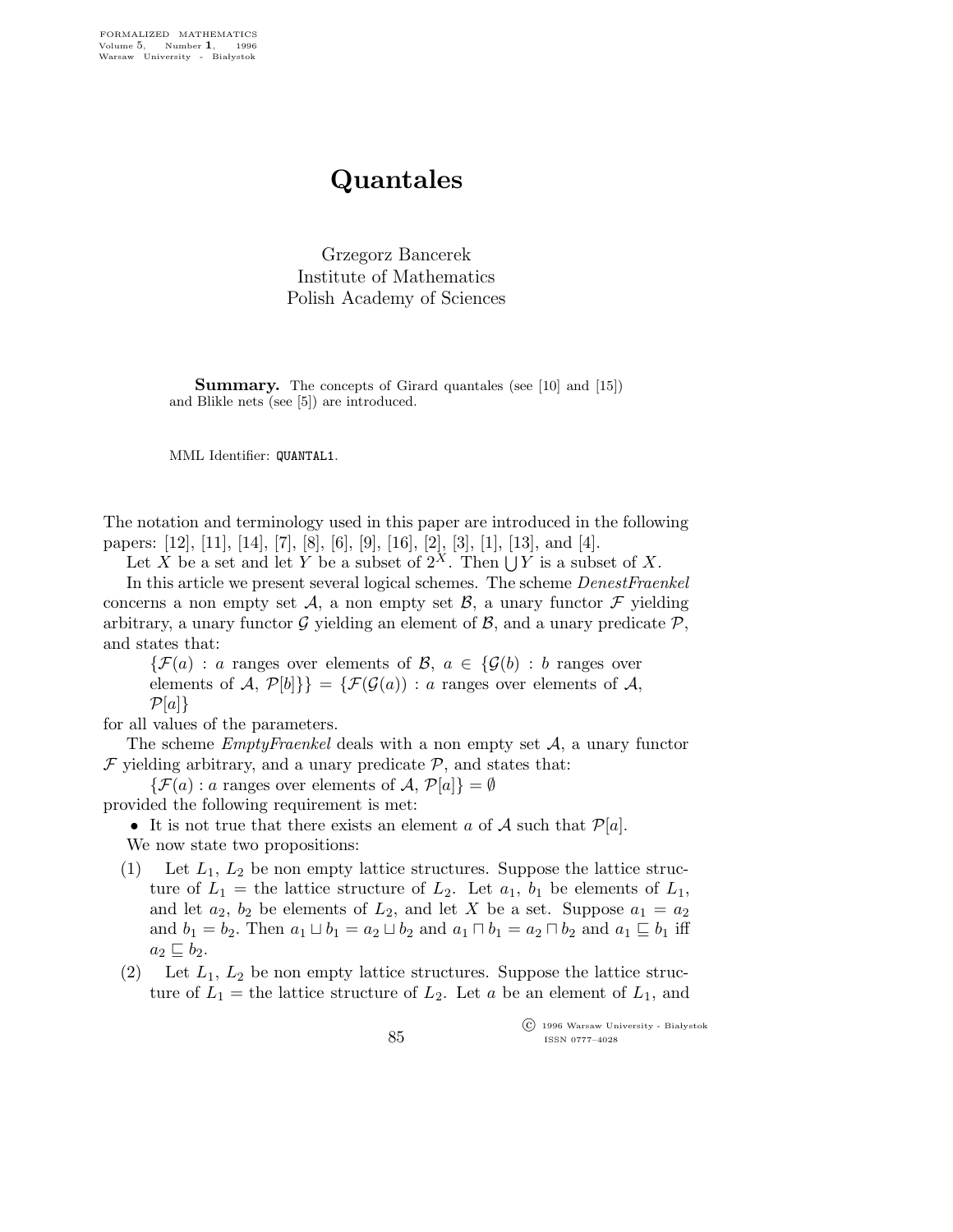let b be an element of  $L_2$ , and let X be a set. If  $a = b$ , then  $a \subseteq X$  iff  $b \sqsubseteq X$  and  $a \sqsupseteq X$  iff  $b \sqsupseteq X$ .

Let  $L$  be a 1-sorted structure. A binary operation on  $L$  is a binary operation on the carrier of  $L$ . A unary operation on  $L$  is a unary operation on the carrier of L.

Let  $L$  be a non empty lattice structure and let  $X$  be a subset of  $L$ . We say that  $X$  is directed if and only if:

(Def.1) For every finite subset Y of X there exists an element x of L such that  $\bigsqcup_L Y \sqsubseteq x$  and  $x \in X$ .

The following proposition is true

(3) For every non empty lattice structure L and for every subset X of  $L$ such that  $X$  is directed holds  $X$  is non empty.

We introduce quantale structures which are extensions of lattice structure and half group structure and are systems

 $\langle$  a carrier, a join operation, a meet operation, a multiplication  $\rangle$ ,

where the carrier is a set and the join operation, the meet operation, and the multiplication are binary operations on the carrier.

Let us mention that there exists a quantale structure which is non empty.

We consider quasinet structures as extensions of quantale structure and multiplicative loop structure as systems

 $\langle$  a carrier, a join operation, a meet operation, a multiplication, a unity  $\rangle$ , where the carrier is a set, the join operation, the meet operation, and the multiplication are binary operations on the carrier, and the unity is an element of the carrier.

Let us note that there exists a quasinet structure which is non empty.

A non empty half group structure has left-zero if:

 $(Def.2)$  There exists an element a of it such that for every element b of it holds  $a \cdot b = a$ .

A non empty half group structure has right-zero if:

 $(Def.3)$  There exists an element b of it such that for every element a of it holds  $a \cdot b = b$ .

A non empty half group structure has zero if:

(Def.4) It has left-zero and right-zero.

One can verify that every non empty half group structure which has zero has also left-zero and right-zero and every non empty half group structure which has left-zero and right-zero has also zero.

Let us note that there exists a non empty half group structure has zero.

A non empty quantale structure is right-distributive if:

(Def.5) For every element a of it and for every set X holds  $a \otimes \bigsqcup_{i \in X} X = \bigsqcup_{i \in \{a \otimes b : c \in A\}}$ b ranges over elements of it,  $b \in X$ .

A non empty quantale structure is left-distributive if:

(Def.6) For every element a of it and for every set X holds  $\bigsqcup_{i \in X} \otimes a = \bigsqcup_{i \in \{b \otimes a : b \in A\}}$ b ranges over elements of it,  $b \in X$ .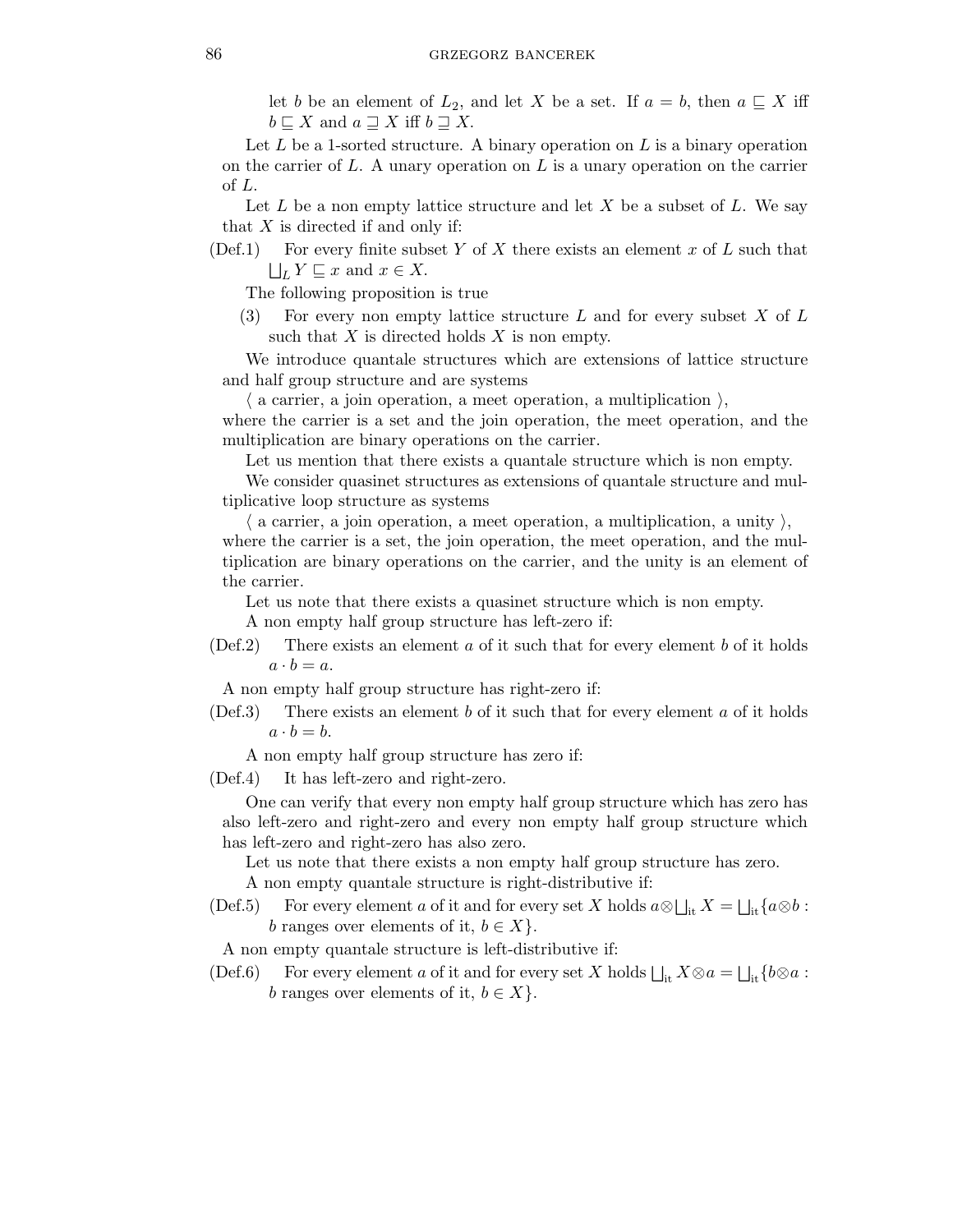A non empty quantale structure is ⊗-additive if:

(Def.7) For all elements a, b, c of it holds  $(a \sqcup b) \otimes c = a \otimes c \sqcup b \otimes c$  and  $c \otimes (a \sqcup b) = c \otimes a \sqcup c \otimes b.$ 

A non empty quantale structure is ⊗-continuous if it satisfies the condition (Def.8).

(Def.8) Let  $X_1, X_2$  be subsets of it. Suppose  $X_1$  is directed and  $X_2$  is directed. Then  $\Box X_1 \otimes \Box X_2 = \Box_{it} \{a \otimes b : a \text{ ranges over elements of it, } b \text{ ranges} \}$ over elements of it,  $a \in X_1 \land b \in X_2$ .

The following proposition is true

(4) Let Q be a non empty quantale structure. Suppose the lattice structure of  $Q =$  the lattice of subsets of  $\emptyset$ . Then  $Q$  is associative commutative unital complete right-distributive left-distributive and lattice-like and has zero.

Let A be a non empty set and let  $b_1$ ,  $b_2$ ,  $b_3$  be binary operations on A. Note that  $\langle A,b_1,b_2,b_3 \rangle$  is non empty.

Let us observe that there exists a non empty quantale structure which is associative commutative unital left-distributive right-distributive complete and lattice-like and has zero.

The scheme LUBFraenkelDistr deals with a complete lattice-like non empty quantale structure A, a binary functor  $\mathcal F$  yielding an element of A, and sets B,  $\mathcal{C}$ , and states that:

 $\bigcup_{\mathcal{A}}\{\bigcup_{\mathcal{A}}\{\mathcal{F}(a,b)\,:\,b\text{ ranges over elements of }\mathcal{A},\ b\in\mathcal{C}\}\,:\,a\text{ ranges}$ over elements of  $A, a \in \mathcal{B}$  =  $\bigsqcup_{\mathcal{A}} {\{\mathcal{F}(a,b) : a \text{ ranges over elements}}$ of A, b ranges over elements of A,  $a \in \mathcal{B} \land b \in \mathcal{C}$ 

for all values of the parameters.

In the sequel Q denotes a left-distributive right-distributive complete latticelike non empty quantale structure and a, b, c denote elements of Q.

Next we state two propositions:

- (5) For every Q and for all sets X, Y holds  $\Box_Q X \otimes \Box_Q Y = \Box_Q \{a \otimes b : a \in$  $X \wedge b \in Y$ .
- (6)  $(a \sqcup b) \otimes c = a \otimes c \sqcup b \otimes c$  and  $c \otimes (a \sqcup b) = c \otimes a \sqcup c \otimes b$ .

Let A be a non empty set, let  $b_1$ ,  $b_2$ ,  $b_3$  be binary operations on A, and let e be an element of A. Observe that  $\langle A,b_1,b_2,b_3,e \rangle$  is non empty.

One can verify that there exists a non empty quasinet structure which is complete and lattice-like.

Let us note that every complete lattice-like non empty quasinet structure which is left-distributive and right-distributive is also ⊗-continuous and ⊗ additive.

Let us observe that there exists a non empty quasinet structure which is associative commutative well unital left-distributive right-distributive complete and lattice-like and has zero and left-zero.

A quantale is an associative left-distributive right-distributive complete lattice-like non empty quantale structure. A quasinet is a well unital associa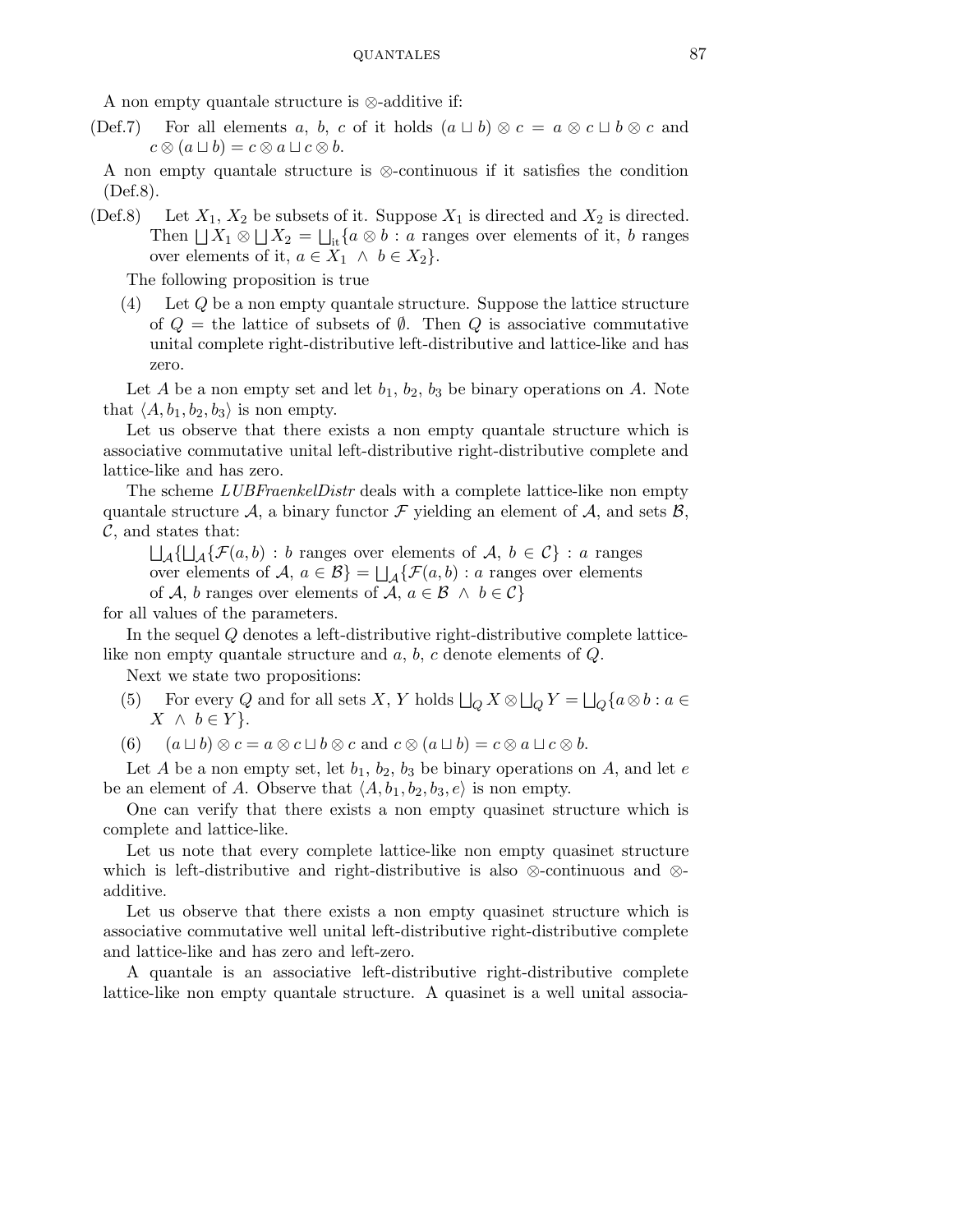tive ⊗-continuous ⊗-additive complete lattice-like non empty quasinet structure with left-zero.

A Blikle net is a non empty quasinet with zero.

The following proposition is true

(7) For every well unital non empty quasinet structure  $Q$  such that  $Q$  is a quantale holds Q is a Blikle net.

We adopt the following rules:  $Q$  will be a quantale and  $a, b, c, d, D$  will be elements of Q.

The following propositions are true:

- (8) If  $a \sqsubseteq b$ , then  $a \otimes c \sqsubseteq b \otimes c$  and  $c \otimes a \sqsubseteq c \otimes b$ .
- (9) If  $a \sqsubseteq b$  and  $c \sqsubseteq d$ , then  $a \otimes c \sqsubseteq b \otimes d$ .

Let  $A$  be a non empty set. A unary operation on  $A$  is idempotent if:

(Def.9) For every element a of A holds  $it(it(a)) = it(a)$ .

Let  $L$  be a non empty lattice structure. A unary operation on  $L$  is inflationary if:

(Def.10) For every element p of L holds  $p \sqsubseteq \mathrm{it}(p)$ .

A unary operation on  $L$  is deflationary if:

(Def.11) For every element p of L holds it(p)  $\sqsubseteq$  p.

A unary operation on  $L$  is monotone if: (Def.12) For all elements p, q of L such that  $p \sqsubseteq q$  holds it $(p) \sqsubseteq$  it $(q)$ .

A unary operation on L is  $\Box$  -distributive if:

(Def.13) For every subset X of L holds it( $\bigcup X$ )  $\subseteq \bigcup_L \{\text{it}(a) : a \text{ ranges over}\}$ elements of  $L, a \in X$ .

We now state the proposition

(10) Let L be a complete lattice and let j be a unary operation on L. Suppose j is monotone. Then j is  $\Box$  -distributive if and only if for every subset X of L holds  $j(\bigsqcup X) = \bigsqcup_L \{j(a) : a \text{ ranges over elements of } L, a \in X\}.$ 

Let Q be a non empty quantale structure. A unary operation on Q is  $\otimes$ monotone if:

(Def.14) For all elements a, b of Q holds it(a)  $\otimes$  it(b)  $\sqsubseteq$  it(a  $\otimes$  b).

Let  $Q$  be a non empty quantale structure and let  $a, b$  be elements of  $Q$ . The functor  $a \rightarrow r b$  yields an element of Q and is defined by:

(Def.15)  $a \rightarrow_r b = \bigsqcup_Q \{c : c \text{ ranges over elements of } Q, c \otimes a \sqsubseteq b\}.$ 

The functor  $a \rightarrow_l b$  yields an element of Q and is defined by:

(Def.16)  $a \rightarrow_l b = \bigsqcup_Q \{c : c \text{ ranges over elements of } Q, a \otimes c \sqsubseteq b\}.$ 

One can prove the following propositions:

- (11)  $a \otimes b \sqsubseteq c$  iff  $b \sqsubseteq a \rightarrow_{l} c$ .
- (12)  $a \otimes b \sqsubseteq c$  iff  $a \sqsubseteq b \rightarrow_r c$ .
- (13) For every quantale Q and for all elements s, a, b of Q such that  $a \subseteq b$ holds  $b \rightarrow_r s \sqsubseteq a \rightarrow_r s$  and  $b \rightarrow_l s \sqsubseteq a \rightarrow_l s$ .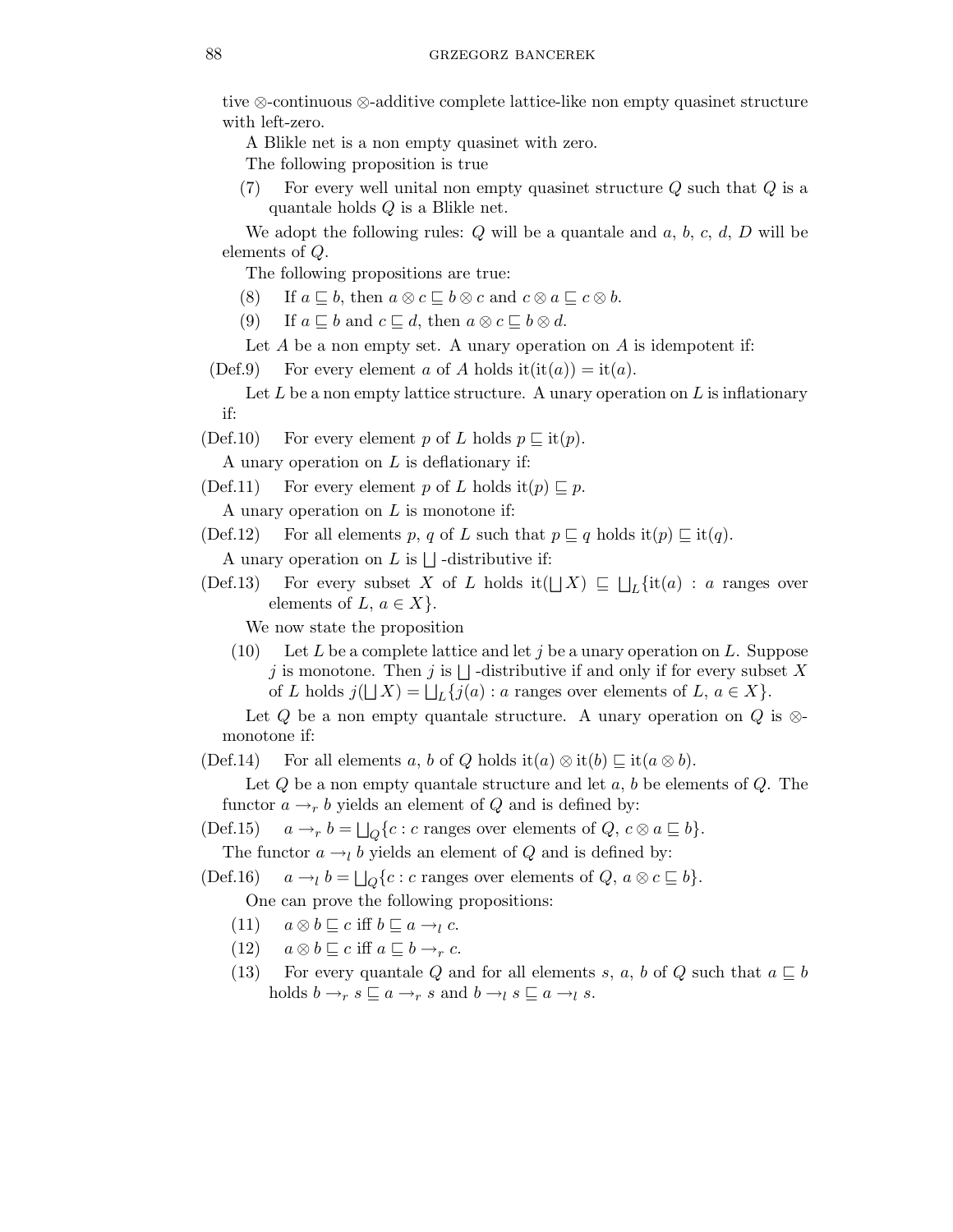(14) Let  $Q$  be a quantale, and let s be an element of  $Q$ , and let j be a unary operation on Q. If for every element a of Q holds  $j(a) = (a \rightarrow r s) \rightarrow r s$ , then  $j$  is monotone.

Let  $Q$  be a non empty quantale structure. An element of  $Q$  is dualizing if:

(Def.17) For every element a of Q holds  $(a \rightarrow_r \text{it}) \rightarrow_l \text{it} = a$  and  $(a \rightarrow_l \text{it}) \rightarrow_r$  $it = a$ .

An element of Q is cyclic if:

- (Def.18) For every element a of Q holds  $a \rightarrow_r \text{it} = a \rightarrow_l \text{it}$ . We now state several propositions:
	- (15) c is cyclic iff for all a, b such that  $a \otimes b \sqsubseteq c$  holds  $b \otimes a \sqsubseteq c$ .
	- (16) For every quantale Q and for all elements s,  $a$  of Q such that s is cyclic holds  $a \sqsubseteq (a \rightarrow_r s) \rightarrow_r s$  and  $a \sqsubseteq (a \rightarrow_l s) \rightarrow_l s$ .
	- (17) For every quantale  $Q$  and for all elements  $s, a$  of  $Q$  such that  $s$  is cyclic holds  $a \rightarrow_r s = ((a \rightarrow_r s) \rightarrow_r s) \rightarrow_r s$  and  $a \rightarrow_l s = ((a \rightarrow_l s) \rightarrow_l s) \rightarrow_l s$ .
	- (18) For every quantale  $Q$  and for all elements  $s, a, b$  of  $Q$  such that  $s$  is cyclic holds  $((a \rightarrow_r s) \rightarrow_r s) \otimes ((b \rightarrow_r s) \rightarrow_r s) \sqsubseteq (a \otimes b \rightarrow_r s) \rightarrow_r s$ .
	- (19) If D is dualizing, then Q is unital and  $\mathbf{1}_{\text{the multiplication of }Q} = D \rightarrow_r D$ and  $\mathbf{1}_{\text{the multiplication of } Q} = D \rightarrow_l D$ .
	- (20) If a is dualizing, then  $b \rightarrow_r c = b \otimes (c \rightarrow_l a) \rightarrow_r a$  and  $b \rightarrow_l c = (c \rightarrow_r a \otimes (c \rightarrow_l a) \otimes (c \rightarrow_l a \otimes (c \rightarrow_l a \otimes (c \rightarrow_l a \otimes (c \rightarrow_l a \otimes (c \rightarrow_l a \otimes (c \rightarrow_l a \otimes (c \rightarrow_l a \otimes (c \rightarrow_l a \otimes (c \rightarrow_l a \otimes (c \rightarrow_l a \otimes (c \rightarrow_l a \otimes (c \rightarrow_l a \otimes (c \rightarrow_l a \otimes (c \rightarrow_l a \otimes (c \rightarrow_l a \otimes (c \$  $a) \otimes b \rightarrow_l a$ .

We introduce Girard quantale structures which are extensions of quasinet structure and are systems

 $\langle$  a carrier, a join operation, a meet operation, a multiplication, a unity, absurd  $\lambda$ ,

where the carrier is a set, the join operation, the meet operation, and the multiplication are binary operations on the carrier, and the unity and the absurd constitute elements of the carrier.

One can check that there exists a Girard quantale structure which is non empty.

A non empty Girard quantale structure is cyclic if:

(Def.19) The absurd of it is cyclic.

A non empty Girard quantale structure is dualized if:

(Def.20) The absurd of it is dualizing.

The following proposition is true

(21) Let Q be a non empty Girard quantale structure. Suppose the lattice structure of  $Q =$  the lattice of subsets of  $\emptyset$ . Then Q is cyclic and dualized.

Let A be a non empty set, let  $b_1$ ,  $b_2$ ,  $b_3$  be binary operations on A, and let  $e_1, e_2$  be elements of A. One can verify that  $\langle A, b_1, b_2, b_3, e_1, e_2 \rangle$  is non empty.

Let us note that there exists a non empty Girard quantale structure which is associative commutative well unital left-distributive right-distributive complete lattice-like cyclic dualized and strict.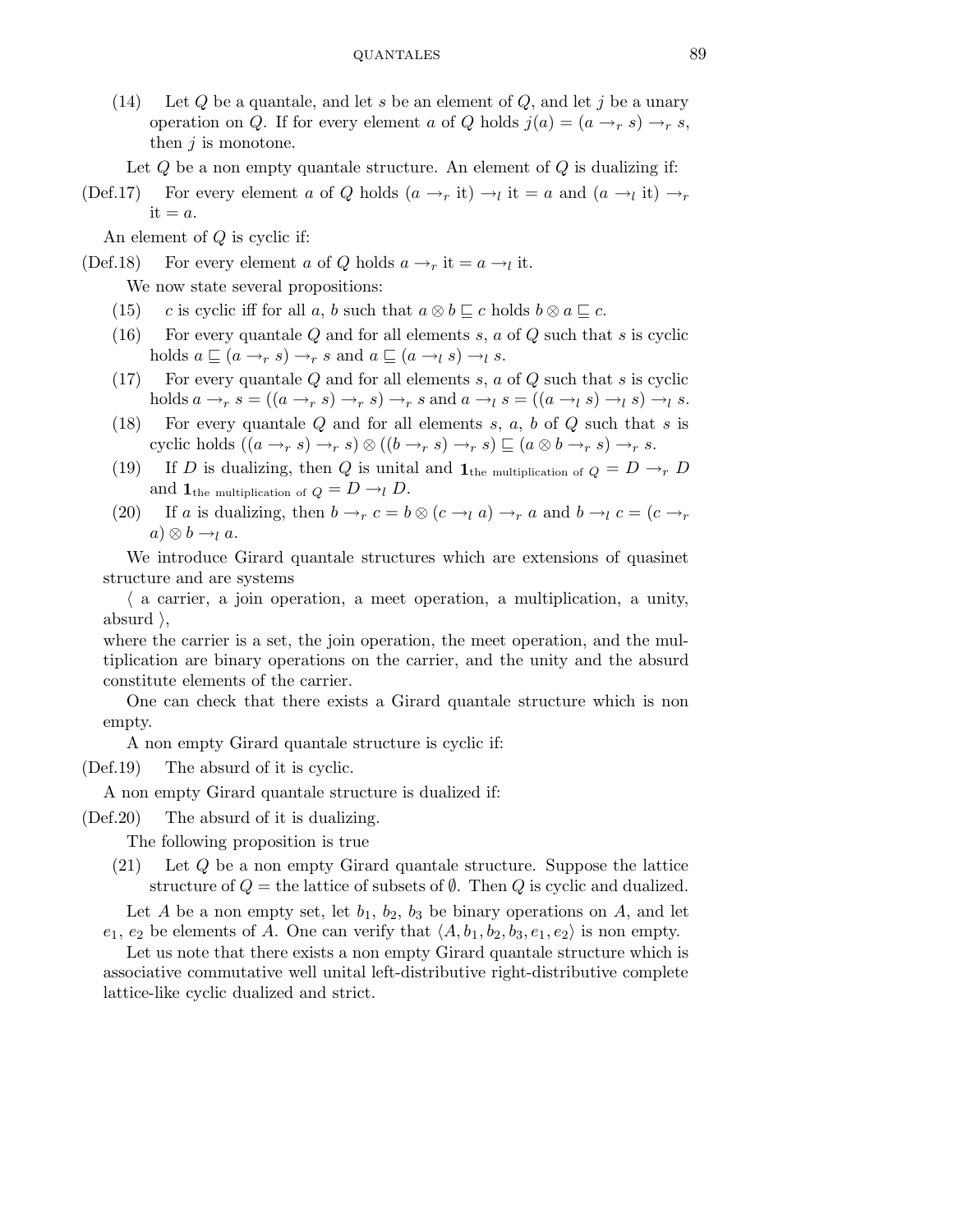A Girard quantale is an associative well unital left-distributive rightdistributive complete lattice-like cyclic dualized non empty Girard quantale structure.

Let G be a Girard quantale structure. The functor  $\perp_G$  yielding an element of  $G$  is defined as follows:

(Def.21)  $\perp_G$  = the absurd of G.

Let G be a non empty Girard quantale structure. The functor  $\top_G$  yielding an element of  $G$  is defined by:

 $(\text{Def.22}) \quad \top_G = \bot_G \rightarrow_r \bot_G.$ 

Let a be an element of G. The functor  $\perp_a$  yielding an element of G is defined by:

 $(\text{Def.23}) \quad \perp_a = a \rightarrow_r \perp_G.$ 

Let G be a non empty Girard quantale structure. The functor  $Negation(G)$ yields a unary operation on  $G$  and is defined as follows:

(Def.24) For every element a of G holds  $(Negation(G))(a) = \perp_a$ .

Let  $G$  be a non empty Girard quantale structure and let  $u$  be a unary operation on G. The functor  $\perp_u$  yielding a unary operation on G is defined by:

$$
(Def.25) \qquad \bot_u = \text{Negation}(G) \cdot u.
$$

Let  $G$  be a non empty Girard quantale structure and let  $o$  be a binary operation on G. The functor  $\perp_o$  yields a binary operation on G and is defined as follows:

$$
(Def.26) \qquad \bot_o = \text{Negation}(G) \cdot o.
$$

We adopt the following convention:  $Q$  denotes a Girard quantale,  $a, a_1, a_2$ ,  $b, b_1, b_2, c$  denote elements of  $Q$ , and X denotes a set.

We now state several propositions:

 $(22) \quad \perp_{\perp_a} = a.$ 

(23) If 
$$
a \sqsubseteq b
$$
, then  $\perp_b \sqsubseteq \perp_a$ .

- (24)  $\perp_{\bigsqcup_{Q} X} = \bigcap_{Q} {\{\perp_{a} : a \in X\}}.$
- (25)  $\perp_{\bigcap Q} X = \bigsqcup_Q {\perp_a : a \in X}.$
- $(26)$   $\perp_{a\sqcup b} = \perp_a \sqcap \perp_b$  and  $\perp_{a\sqcap b} = \perp_a \sqcup \perp_b$ .

Let us consider Q, a, b. The functor  $a \varphi b$  yields an element of Q and is defined as follows:

## (Def.27)  $a \wp b = \perp_{\perp_a \otimes \perp_b}$ .

We now state several propositions:

- $(27)$  $\Box_Q X = \Box_Q \{a \otimes b : b \in X\}$  and  $a \varphi \sqcap_Q X = \sqcap_Q \{a \varphi c : c \in X\}.$
- $(28)$  $Q X \otimes a = \bigsqcup_{Q} \{b \otimes a : b \in X\}$  and  $\bigcap_{Q} X \otimes a = \bigcap_{Q} \{c \otimes a : c \in X\}.$
- (29)  $a \wp b \sqcap c = (a \wp b) \sqcap (a \wp c)$  and  $b \sqcap c \wp a = (b \wp a) \sqcap (c \wp a)$ .
- (30) If  $a_1 \sqsubseteq b_1$  and  $a_2 \sqsubseteq b_2$ , then  $a_1 \otimes a_2 \sqsubseteq b_1 \otimes b_2$ .
- (31)  $(a \wp b) \wp c = a \wp (b \wp c).$
- (32)  $a \otimes \top_Q = a$  and  $\top_Q \otimes a = a$ .